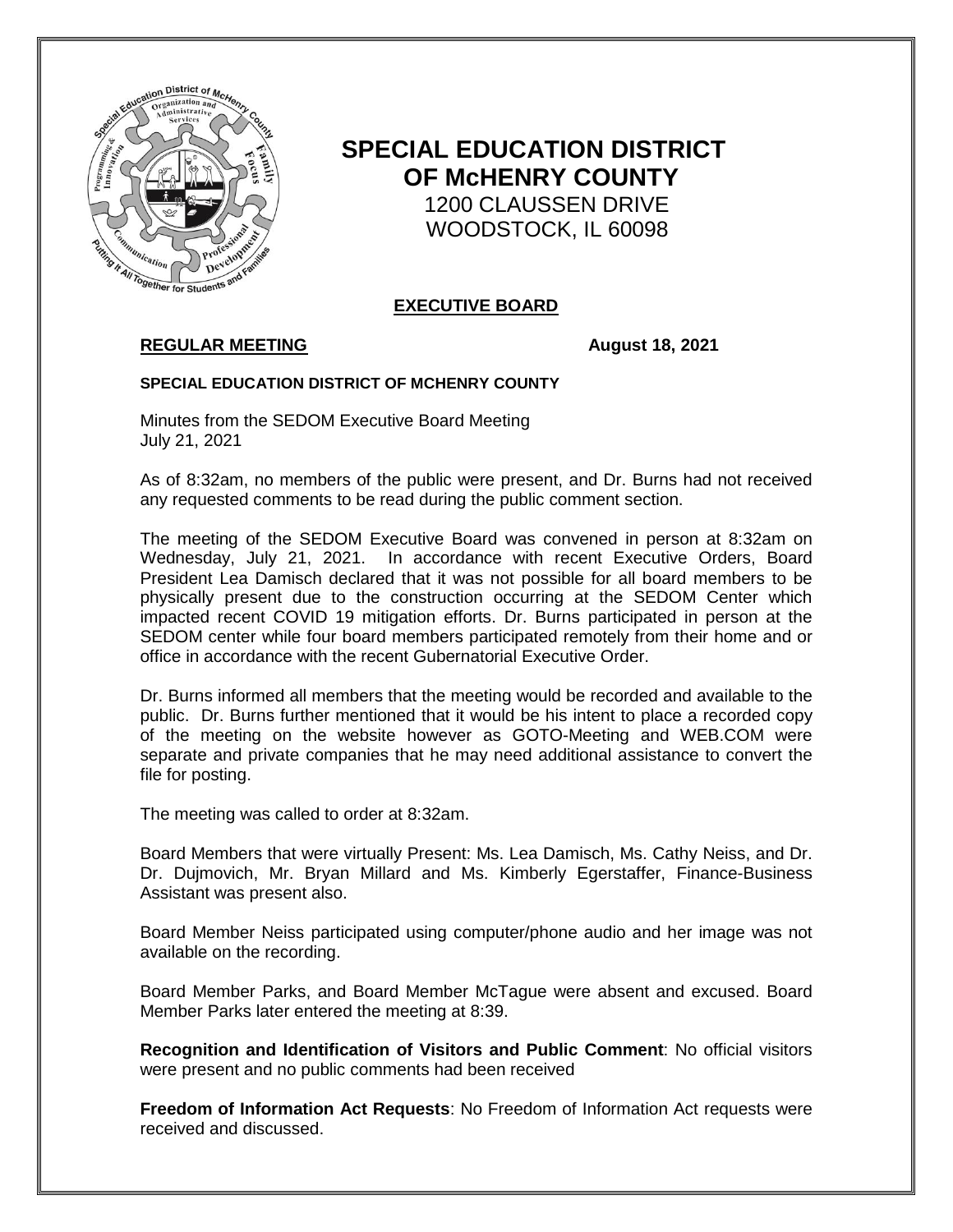#### **Reorganization of the Board:**

All board members confirmed their acceptance of the IASB Board Member Code of Ethics. The Board reviewed the events of the March 2021 Governing Board of Directors Meeting and reconfirmed the current board member terms of office.

The board then adjourned Sin Die at 8:34 to elect officers. Executive Director then facilitated the election process. Board Member Neiss nominated Dr. Lea Damisch to continue as Board President. This was seconded by Board Member Millard. No other nominations were made. All members then voted in favor of this.

The board then returned to session at 8:35. Board President Damisch then nominated Bryan Millard to continue as Board Vice-President. This was seconded by Board Member Neiss. No other nominations were made All members then voted in favor of this.

Board Member Parks entered the meeting at 8:39.

Board President Damisch then nominated Dr. Linda Dujmovich to continue as Board Secretary. This was seconded by Board Member Neiss. No other nominations were made. All members then voted in favor of this.

The board then voted all in favor to make the following appointments with unanimous approval:

- o Law Firm- Kria-Boucek
- o Architect- DLA

The board chose to postpone the appointment of the Auditor until October of 2021. The Board unanimously agreed to accept the presented dates and times for all executive board meetings.

#### **Appointment of Board Member**

Board Member Neiss motioned that Dr. Tiffany Elswick the current superintendent of Alden Hebron School District be appointed to the Executive Board to fill the term left vacant by Dr. Ehlenburg. Board Member Millard seconded the motion. Ayes: Ms. Damisch, Dr. Dujmovich, Ms. Neiss, Mr. Millard, Ms. Parks Nayes:0 Absent: Dr. McTague

Dr. Elswick's term was officially discussed and she was seated.

Board Member Neiss Existed the meeting at 8:36

#### **Approval of a Retirement Agreement with a Staff Member**

Board Member Millar motioned that the presented retirement agreement be approved. Board Member Parks seconded the motion. Ayes: Ms. Damisch, Dr. Dujmovich, Dr. Elswick, Mr. Millard, Ms. Parks Nayes:0 Absent: Dr. McTague. Ms. Neiss

#### **Consent Agenda**

Board Member Parks motioned that the following items be approved as part of the consent agenda and Board Member Dujmovich seconded the motion.